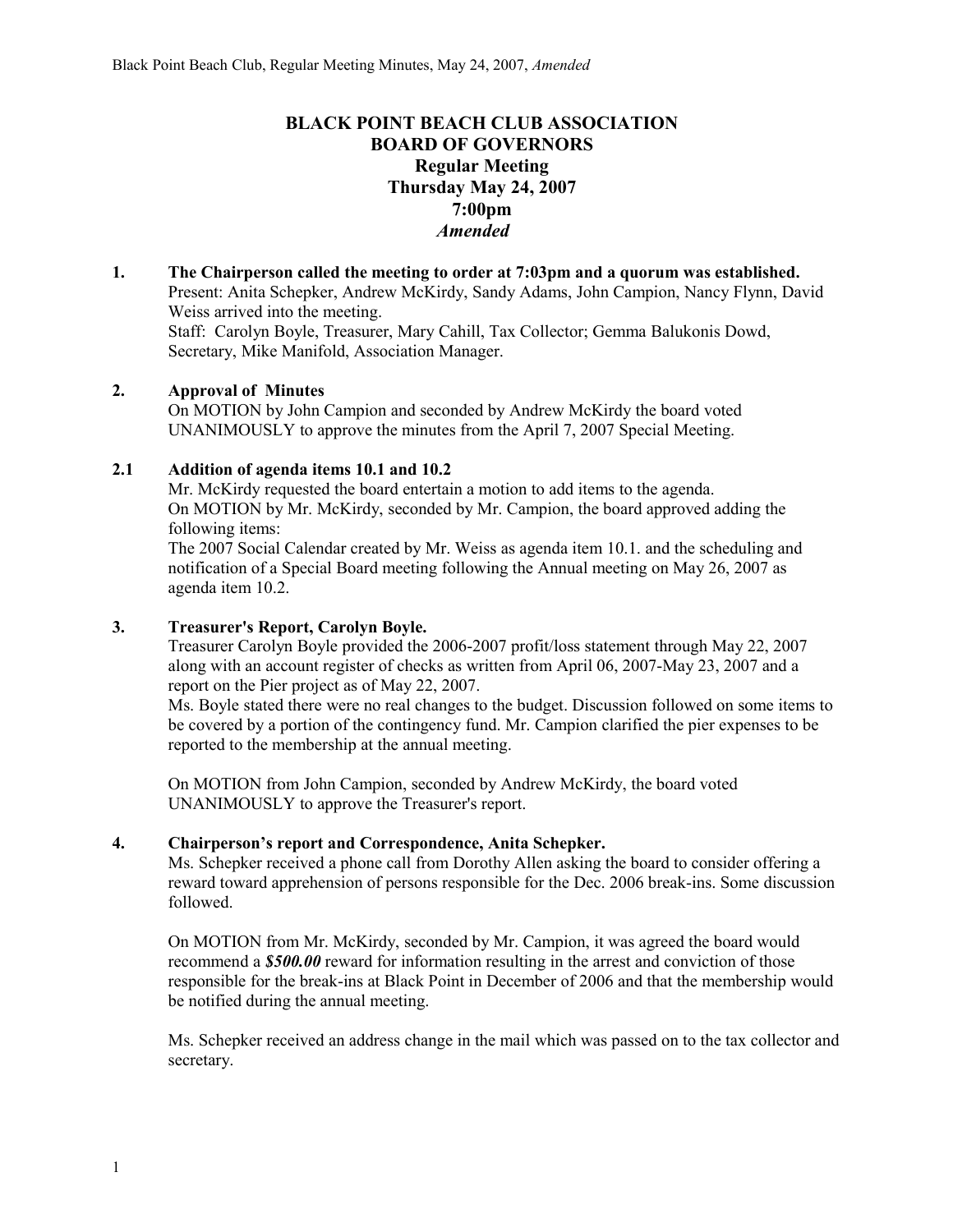### **5. Member Comments**

A member comment was heard regarding the boat float. Ms. Schepker mentioned the item would be covered in the manager's report.

### **6. Tax Collector's report, Mary Cahill.**

Mrs. Cahill reported that most of the pier tax money has been collected. She has 16 delinquent notices that were just mailed with \$9,400.00 expected.

#### **7. Manager's report, Mike Manifold.**

Mr. Manifold mentioned any updates to the proposed 2007-2008 draft budget, mailed to the membership with the call for the annual meeting. Some discussion followed.

Ms. Schekper mentioned the current bill in the senate requesting a higher allowable operating budget before audit. The current \$200,000 figure is outdated.

There were no further questions on the budget.

Mr. Manifold reported that Jim Beebe has been hired to take care of floats and lines and that Mike Nebelung remains contracted to clean the beaches.

Mr. Manifold offered his thanks to Jim Beebe for his prompt and quality service. The floats, lines, chain and other items owned by the association suffered during the late season storm of 2006 and much needed repair and procurement of specific hardware and materials was handled by Mr. Beebe. Two (2) new ladders have been purchased for the swim floats. The swim floats will not go into the water until beach security is in place as is customary.

A custom boat float ramp and attachment has been installed by Three Bells Marina. Jim Beebe is taking care of adjusting the anchors to align the float.

Noble Construction re-caulked and put in new posts at the boat ramp.

A reminder was mentioned that the 4 year COP from the DEP allows rip-rap to be moved as needed around the piers.

Some discussion followed on the type of "NO DIVING/Jumping" warnings allowable and their placement on the piers.

Mike Nebelung has been hired to take care of the walkway at the end of SeaView. Tinkerbelle moved the dumpster.

Mr. Manifold will see to the re-installment of the volleyball posts and nets as member's request.

Ace Security has been hired. Manwaring is taking care of the grounds. Ryan Stanley will take care of the tennis courts.

## **8. Discussion and Planning of Annual Meeting**

Mr. Campion discussed his pier presentation to the membership and provided a fact and budget sheet that will be made available to the membership at the meeting.